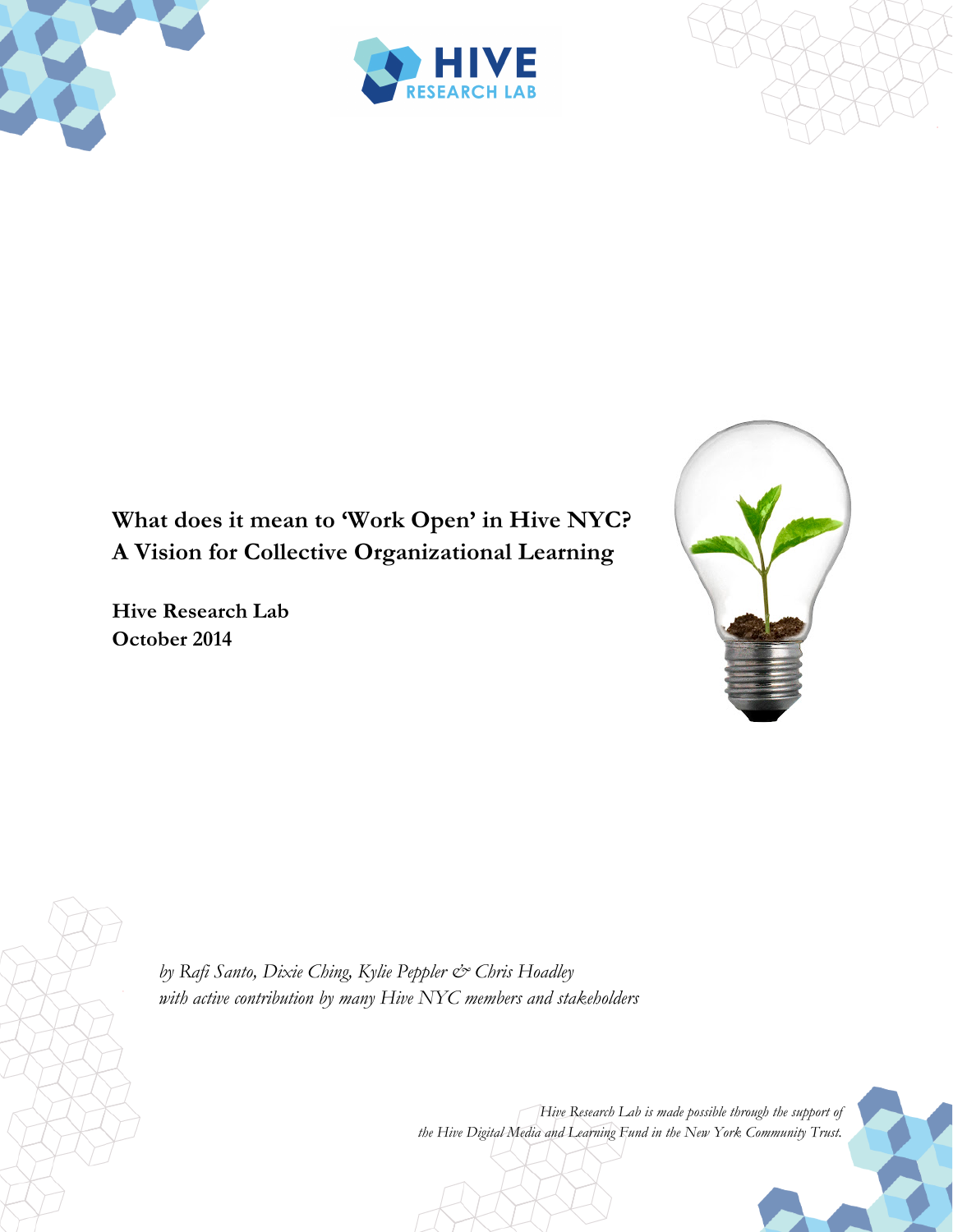### **Table of Contents**

| 1. Core practices of working open                                          |
|----------------------------------------------------------------------------|
| 2. What is shared in open work?                                            |
| 3. Open with whom? Issues of audience                                      |
| 4. Benefits of working open                                                |
|                                                                            |
| 1. Trust                                                                   |
| 2. Resources                                                               |
| 3. Useful Sharing                                                          |
| 4. Youth Safety                                                            |
| 5. The 'Firehose' Effect                                                   |
| V. Conclusion - Hive NYC as a Collective Experiment in Open Work Culture 8 |
|                                                                            |
|                                                                            |



This work is licensed under a Creative Commons Attribution-ShareAlike 4.0 International License. http://creativecommons.org/licenses/by-sa/4.0/

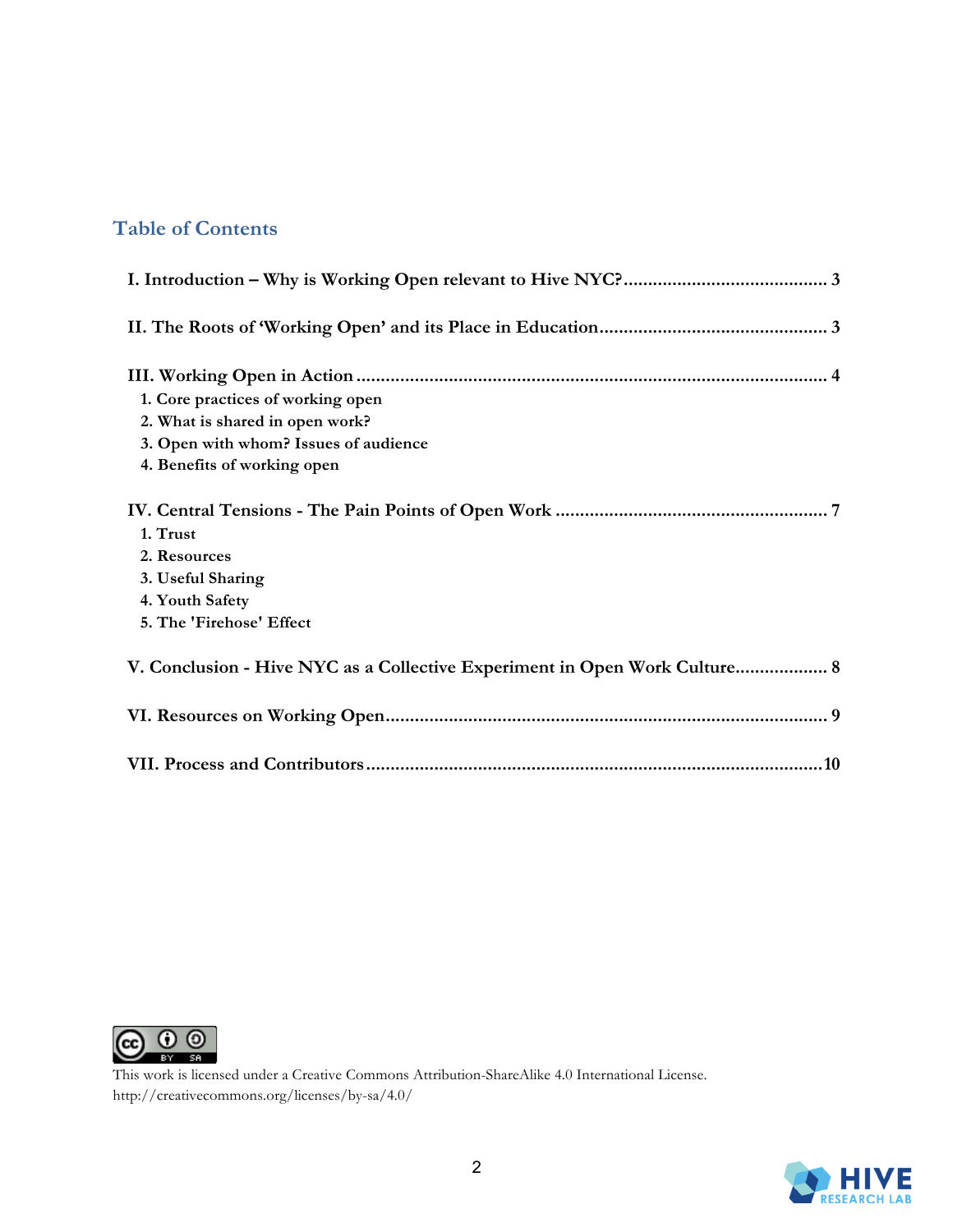### **I. Introduction – Why is Working Open relevant to Hive NYC?**

 As a learning network, Hive NYC is continually in the process of understanding what its potential is, what its purposes could be, and how organizations can achieve more together than they could apart. Within that, it's imperative that we think about how we can be 'a network that learns', a community that is continually **generating**, **circulating** and **accumulating knowledge** relevant to accomplishing our goals around serving youth in a connected world.

In the summer of 2014, a group of Hive NYC members and stakeholders came together to think about how the idea of 'working open' might play a role in addressing key knowledge management issues that members had expressed as important to them at the [State of the Hive meeting in March 2014.](http://hivenyc.org/2014/04/18/state-hive-2014/) Issues such as locating expertise, capturing best practices and accumulating collective wisdom were central to these discussions. As a way of working that values collaboration, failing early and often, ongoing storytelling, community building and an experimental and flexible spirit, we believe that working open can be considered an important mode of engagement that allows Hive members to progress both individually and collectively. However, it's first critical to understand what's meant by this term and what it looks ke in practice. In this community white paper, synthesized from the perspectives of many Hive stakeholders, we outline the contours and tensions of what it might mean to work open in Hive NYC, aiming to provide a vision for collective organizational learning within the network.

### **II. The Roots of 'Working Open' and its Place in Education**

 Working Open can be understood as a set of cultural practices around work that have their roots in the Free/Open Source Software (F/OSS) community and, to a degree, approaches to human-centered and 'agile' design. The F/OSS movement at its heart has two touchstones: (1) non-proprietary software, which might be seen as the 'what' of F/OSS, and (2) peer production, the open collaborative process that is the 'how' of F/OSS. The first touchstone is based on the sharing and licensing of source code that is the heart of computer software in a way that allows anyone to can access it, see how it works, improve it and share it with others without limitation – what Richard Stallman, a critical figure in the F/OSS movement, called the "[four](http://www.gnu.org/philosophy/free-sw.html)  [freedoms](http://www.gnu.org/philosophy/free-sw.html)". The second, perhaps more relevant to our discussion here, centers on the process of 'commonsbased peer production', otherwise known as 'open collaboration'. These are the sorts of mass collaborative practices and associated communities (like Wikipedia, Linux, and many others) that allow people from around the world to easily contribute, coordinate action, and create something that no single actor could alone.

While it's impossible to fully decouple the production of software from the idea of working open, part of what we might imagine ourselves doing here is lifting and adapting some of the practices found in the open source community and asking how they might be relevant to the way we work as a network of educators. Instead of peer production and open collaboration aimed at creating one piece of software, in Hive Learning Networks we might ask how these practices might create a dynamic professional learning community, one where people are able to work smarter and come up with more resilient solutions to emergent problems together. As suggested by one Hive member during our Summer discussions, we can think about 'working open' as a potential *pedagogical vision* for the kind of intentional organizational ecosystems that educators operate in that allow them to effectively explore new areas of practice and learn from one another, be these areas explicitly related to technology or not. In essence, working open in Hives can be seen as collective learning and collaboration on the level of educational networks.

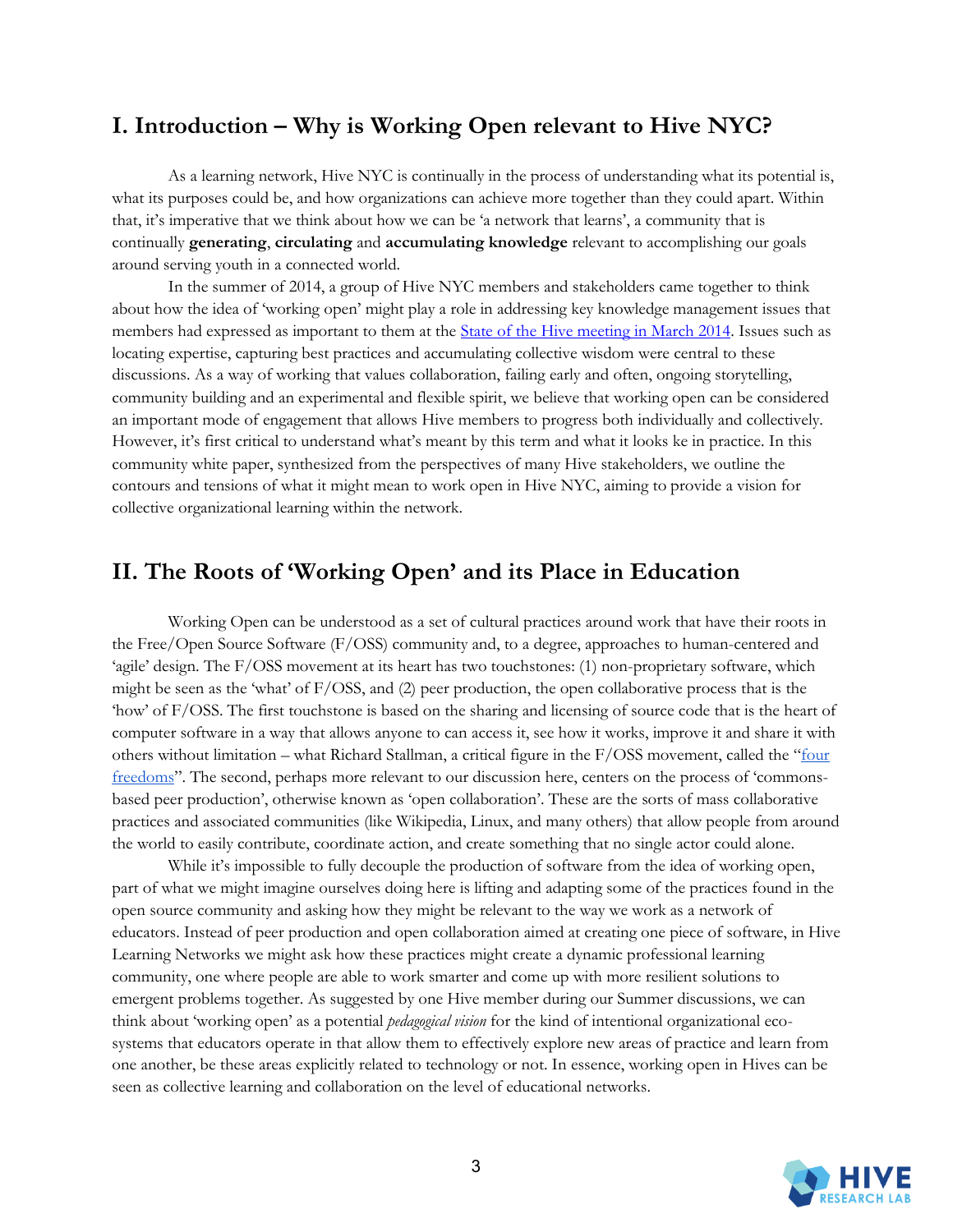## **III. Working Open in Action**

So what do we actually mean when we say 'working open', and why is it something we should care about? In this section, we move to concretize the notion of working open by addressing a number of core questions: (1) What are the **core practices** associated with working open? (2) **What gets shared** and (3) **with whom** in this process? (4) What are the purported **purposes and benefits** of these practices?

#### **1. The Core Practices of Working Open**

Working Open has a range of practices associated with it, here we briefly outline the ones that emerged as central within our conversations. We also draw off of some writing by Matt Thompson of the Mozilla Foundation who has written extensively about the subject. Generally, our driving orientation around what to include here were practices that helped address the challenge of creating a network that can effectively learn on a collective level.

- I. **Rapid Prototyping 'in the wild'** part of 'openness' is a commitment to quickly prototyping, testing out and iterating small ideas in real contexts before they go big, and then as they develop continually engaging in public testing as a means of getting feedback on and strengthening work. This might be something as simple as gathering some co-workers around a table to engage in an activity or play with a prototype, or, on a larger scale, holding a one day workshop that pilots an idea before running a full-on program. It's a commitment to both flexibility and learning in the face of how things actually play out in the real world. And the results of tests and pilots are not simply things that one organization can benefit from, linking them to the next practice related to documentation and public sharing means that others learn from your pilots.
- II. **Public Storytelling, Reflection and Documentation** The role of documentation and reflection is central to open work, especially doing so in way that privileges both *process* as well as *outcomes*. As a project develops and pilots occur, recapping the work and reflecting on it publicly in places like forums, meet-ups and blogs serves to allow better iteration, but also serves a storytelling function that provides context for different stakeholders to understand, get involved in and give feedback on the work as it's unfolding. Individuals that are centrally as well as peripherally involved are able to use such documentation as a basis for making sense of what's happening in a project, learn from it, and potentially, contribute to it.
- III. **Community Contribution** the processes of openly piloting work and engaging in sharing and reflection about it are part of larger effort towards building community around a project or idea and giving that community the opportunity to contribute to the project in unique ways. Contributions might be small, like asking people to give feedback on an idea via email or seeing if another organization can provide a space where you can test out an early prototype, or larger, like bringing someone in to actively build part of a tool or curriculum in a way that leverages their expertise. Community building, of course, is already a commitment many Hive organizations hold. The view of working open emphasizes designing projects in ways that not only engage a range of stakeholders, but also build clear opportunities for these stakeholders to contribute to the development of a project.
- IV. **Making the 'Content' of Work Accessible**  working open emphasizes sharing work in progress, but also sharing outcomes of work in way that others can take up and build on. Going back to its

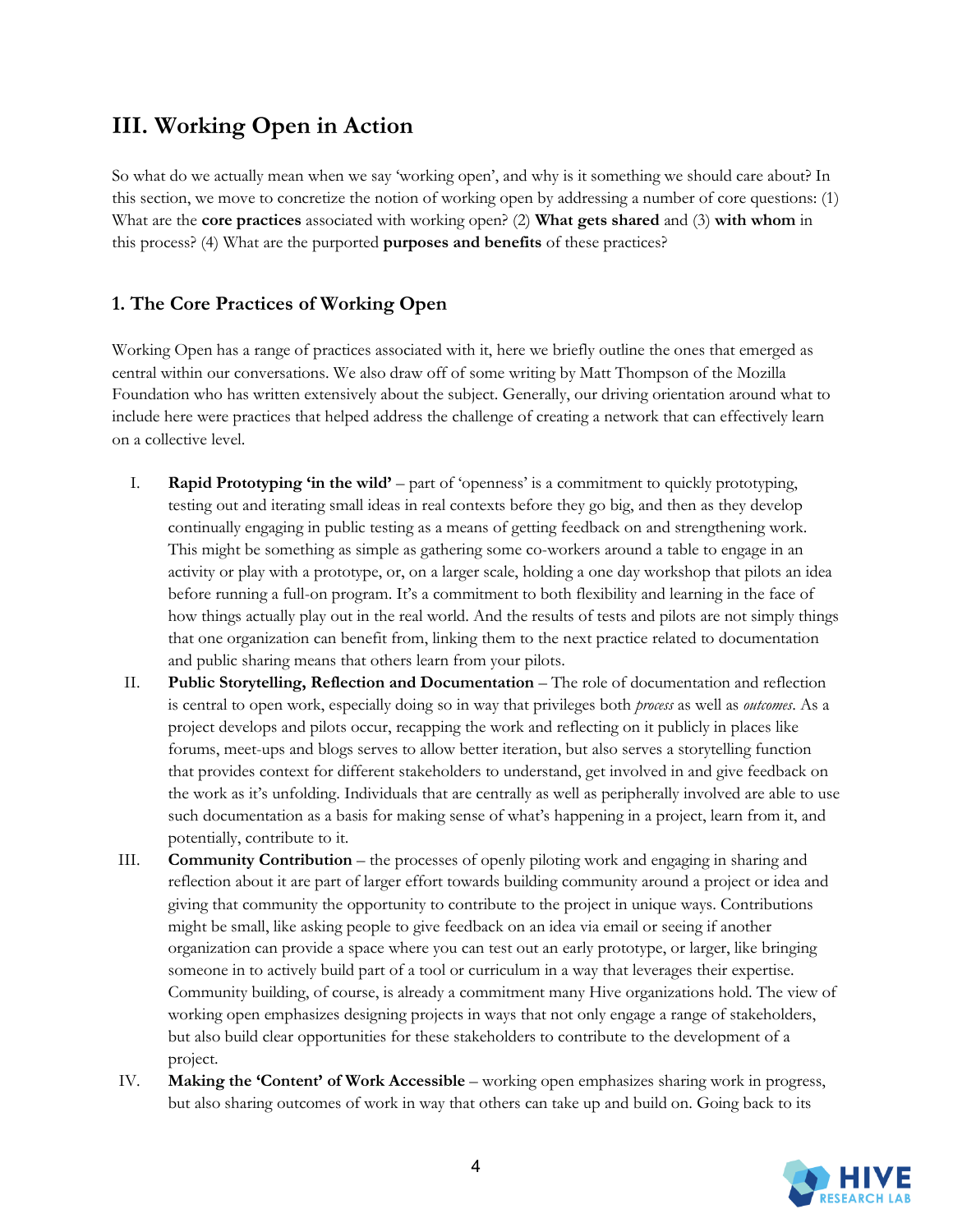roots in open source software where the source code of a project remains accessible, similarly working open in education values the development of 'open educational resources' that are remixable, transparent and extensible. On a legal level, this might mean using 'copyleft' licensing such as [Creative Commons,](http://creativecommons.org/choose/) [Open Publication License](http://opencontent.org/openpub/) an[d GNU General Public License.](http://www.gnu.org/copyleft/gpl.html) Outside that, it might mean thinking about how you can create resources that are more easily appropriated by others by privileging modularity and extensibility.

Each of these practices is mutually reinforced by the others, and in many ways practicing each individually doesn't quite offer the potential benefits of the approach. Taken together and in concert with one another they might be seen as forming a holistic approach to the development of projects and programs within an open ecological context.

#### **2. What is shared in open work?**

A central question in working open is what, exactly, it is that's getting shared. One way to think about this is the difference between sharing *about* work, and sharing the 'work' itself. This is a subtle distinction, but speaks to the points made earlier about sharing reflections on the one hand and making the 'content' of work accessible on the other.

Reflection and documentation along the way (formative) as well as reflections at a project's conclusion (summative) are especially valuable to give insight into how things worked or didn't, what course corrections were made, and what impacts were seen as the result of work done. Such sharing might include reflections on a program while it's being implemented, perspectives of students involved in a project, early prototypes or sketches, thought pieces or opinions, and the results of a pilot or experiment. It is through such documentation and reflection that organizations often identify best practices and lessons learned that might shape future activity and be leveraged by others in the ecosystem.

Sharing the work itself, be it a curriculum, digital tool, or youth-created artifacts serves linked but distinct purposes. Coupled with reflections and documentation, it allows others to clearly see what the 'embodied' work looks like in ways that are concrete -- what previously might have seemed abstract and unclear within documentation can become grounded when paired with actual objects of work. At the same time, sharing the work itself creates the conditions by which that work can be spread and adapted into new contexts, often a goal for many organizations.

Additionally, our conversations touched on the importance of "sharing with care", that is, sharing in a way that actually makes work, especially in-progress work, accessible to various stakeholders. Being 'open' doesn't simply mean suddenly adding every stakeholder to every planning document, google folder or scribbled notes. Sharing must happen with intentionality and in a way that takes into account what context those of the receiving end have about a given project or the issues it's linked to. Sharing should also happen in a way that makes clear to the audience how they can effectively engage with the project. Clear contexts and 'hooks' for engagement allow sharing to be productive, as opposed to overwhelming.

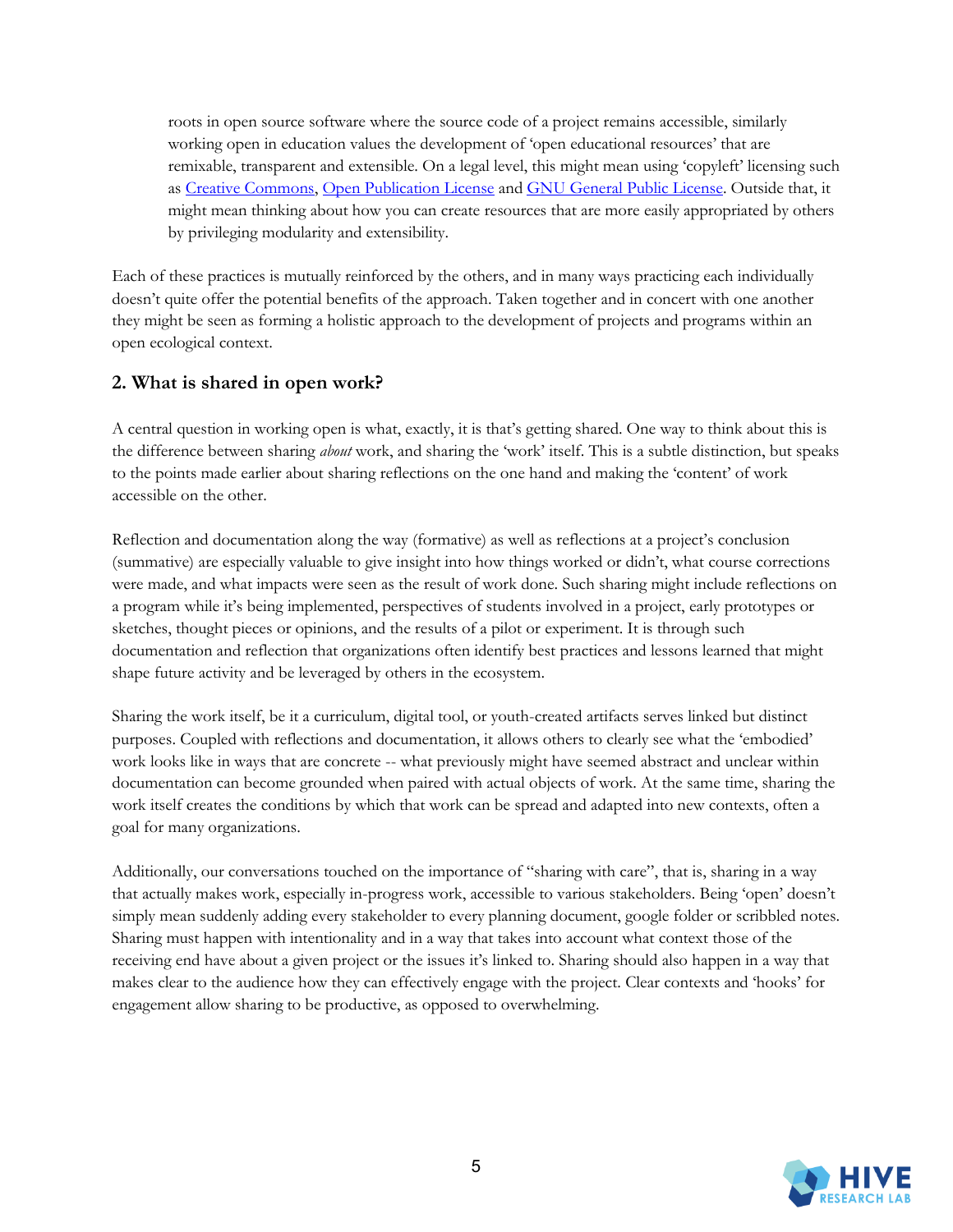#### **3. Open with Whom? Issues of Audience**

Just as sharing 'everything' makes little sense while working open, sharing with 'everyone' is also counterproductive. What then, is the right way to think about who we're sharing with when we work open? How do we think about issues of audience and degrees of publicity?

Matt Thompson of Mozilla writes about the importance of knowing 'what gear of open' you're in, laying out four different levels: 0) closed, 1) 'Not yet', 2) Open and 3) 'Shout it from the Rooftops'. He's acknowledging here that at different stages a project might share in different ways, and that certain things are simply not shared. We'd add that at different points in a project, different audiences might be relevant to share with, or not.

Another way to think about audience is to think through different stakeholder groups that are relevant in different moments and in different ways. Naturally, our core project teams and collaborative partners have the most access to and context around the work as it unfolds. But beyond that, we can begin to think in interesting ways about different groups that we might be open with – this might mean broader teams within our own organizations, individuals external to the project that we know might be good to consult along the way, youth that we trust who might play a role in the design process itself, etc.

Within Hive, many contexts exist where sharing might occur with the community in a 'semi-public' way, such as cohort and community calls, meet-ups, affinity groups and a variety of online sites such as etherpads, discourse and minigroup. Each might represent different audiences, and also differ in terms of 'ephemerality' – some sites of sharing might mean something is shared but isn't recorded, others might be recorded but not broadly accessed, some sites might have distinctive affordances, perhaps including particular types of expertise in the room or providing opportunities to actually test prototypes (like pop-up events) as opposed to just sharing an aspect of a project.

When thinking about issues of audience, it's critically important to be intentional about when, with whom, and for what purposes something gets shared. Organizations can very proactively put systems and plans in place from the beginning of a project so that open work doesn't just become an afterthought, but part of a thoughtful strategy of engagement and community collaboration.

#### **4. The Benefits of Open Work**

In our discussions, working open was seen as beneficial by Hive members on a number of levels. We group them here into four categories: (1) **Improved Projects**, (2) **Greater Efficiency** (3) **Increased Discoverability**, (4) **A Stronger Commons**.

I. **Improved Projects** – most central in our discussions of the benefits of open work was simply that work turns out better when done openly. Testing, and failing, early and often means projects can get kinks out before they become big and bulky. Reflecting publicly means tighter feedback loops that leverage what others know and lead to better iteration. Engaging with your community regularly and having them actively contribute to the work means a greater likelihood of meeting needs through the

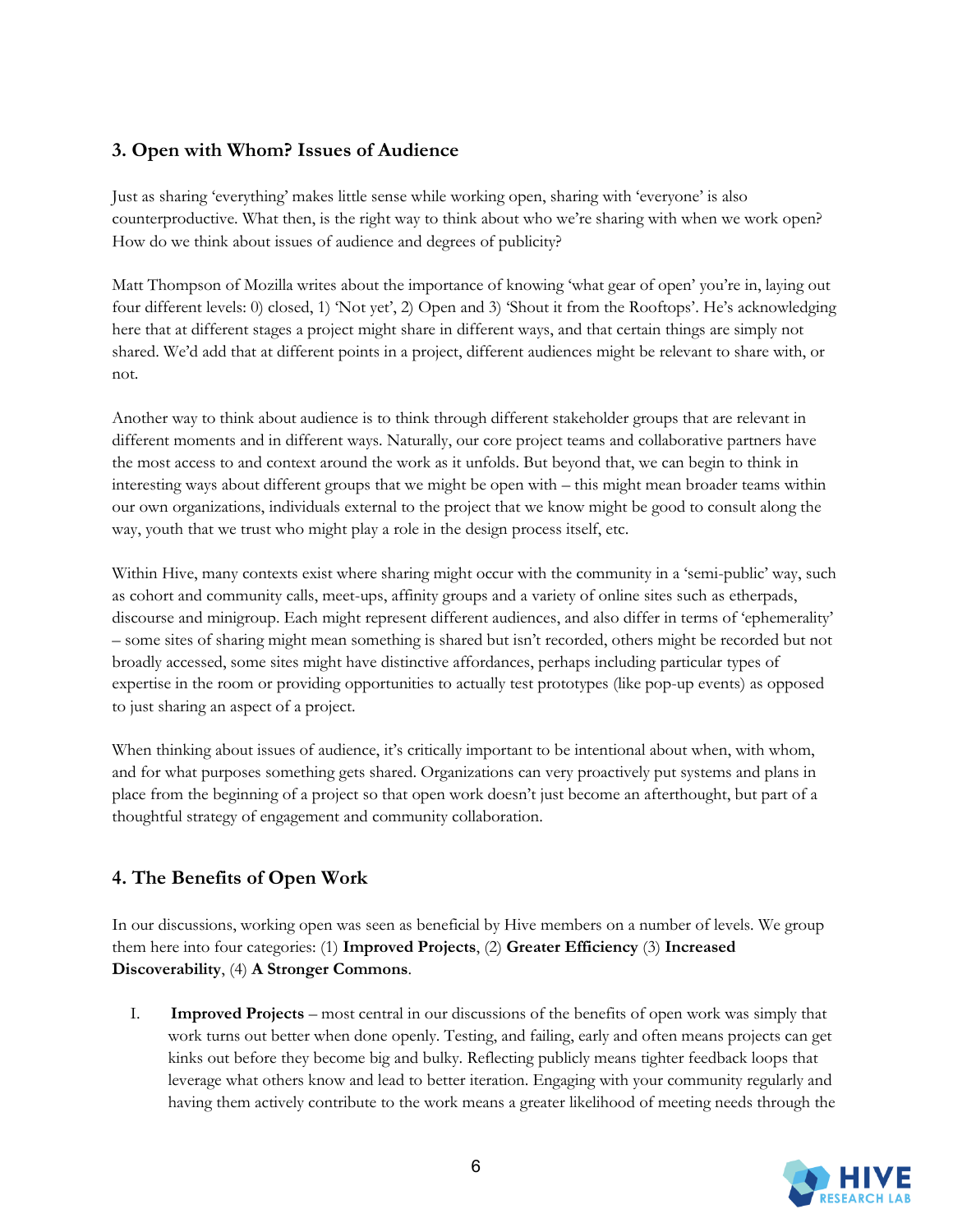project that might not have been envisioned early on. Thus, the process of open work can lead to more flexible and agile projects that can better adapt to changing needs on the ground and are more attuned to the communities they serve.

- II. **Greater Efficiency**  Another strong theme concerned the greater efficiencies achieved through open work. Members spoke of the idea of 'time neutrality'; that time put in during a project for documentation and reflection along the way was ultimately time saved later when reporting on grants and to boards as well as when bringing in new partners. Additionally, being on the receiving end of a community that works open also might mean that work is more efficient because it doesn't have to 'recreate the wheel', since existing work and lessons learned, created either within your organization or externally, can be leveraged. Similarly, early prototyping could lead to projects that are less likely to spend sparse resources on retroactive project realignment later on.
- III. **Increased Discoverability**  engaging in work publicly can also lead to a greater likelihood of it being discovered by unexpected stakeholders, allowing organizations to 'find their tribe', effectively 'talk to other tribes', and even clarify what 'tribes' exist in a larger ecosystem that might not be currently organized. In the context of Hive, this could also mean that potential collaborating organizations are less of a 'black box' - an organization that works open is fostering greater awareness of its capacities and interests to the broader Hive community.
- IV. **A Stronger Commons** the sharing of practices, resources and lessons learned in an open way was also seen as a means to create a stronger common space that can elevate the whole Hive ecosystem. People spoke of working open as 'paying it forward' in Hive, ostensibly contributing to future projects in ways that might not be entirely predictable in the present. Through members that embody values and practices of working open, the shared communal space of Hive can better function as a collective learning ecosystem for organizations.

## **IV. Central Tensions - The Pain Points of Open Work**

Working Open is not without its own challenges, complications and tensions. In this section we name a number of these tensions that emerged in the context of our discussions and that we have observed in our research. Many tensions we discuss may not be entirely unique to working open in Hive and the educational context it inhabits, but we do believe that they take on particular flavors when we think about them through this lens of working with youth. Understanding what's different about working open in Hive and where the pain points are is critical to understanding not only how to effectively leverage it, but also to understand where we might aim to change and adapt this approach to the particularities of our work world in Hive NYC. We focus here on five core tensions that we see as particularly salient to Hive: (1) Trust, (2) Resources, (3) Useful Sharing, (4) Safety of Youth and (5) The 'Firehose' Effect.

**1. Trust** - tensions concerning trust are naturally present when we think about sharing what we're working on with others, especially those outside of our organizations. There are many dimensions to this tension. Often there is a need to trust that sharing something freely will not diminish the long term viability of a project either because it's not as 'polished' when it's shared, or that in sharing it openly the ideas that drive it can be taken by others. Beyond those issues of reputation and property, trust issues point to the larger need for communities that are both generous and thoughtful in the ways they give feedback and contribute to projects.

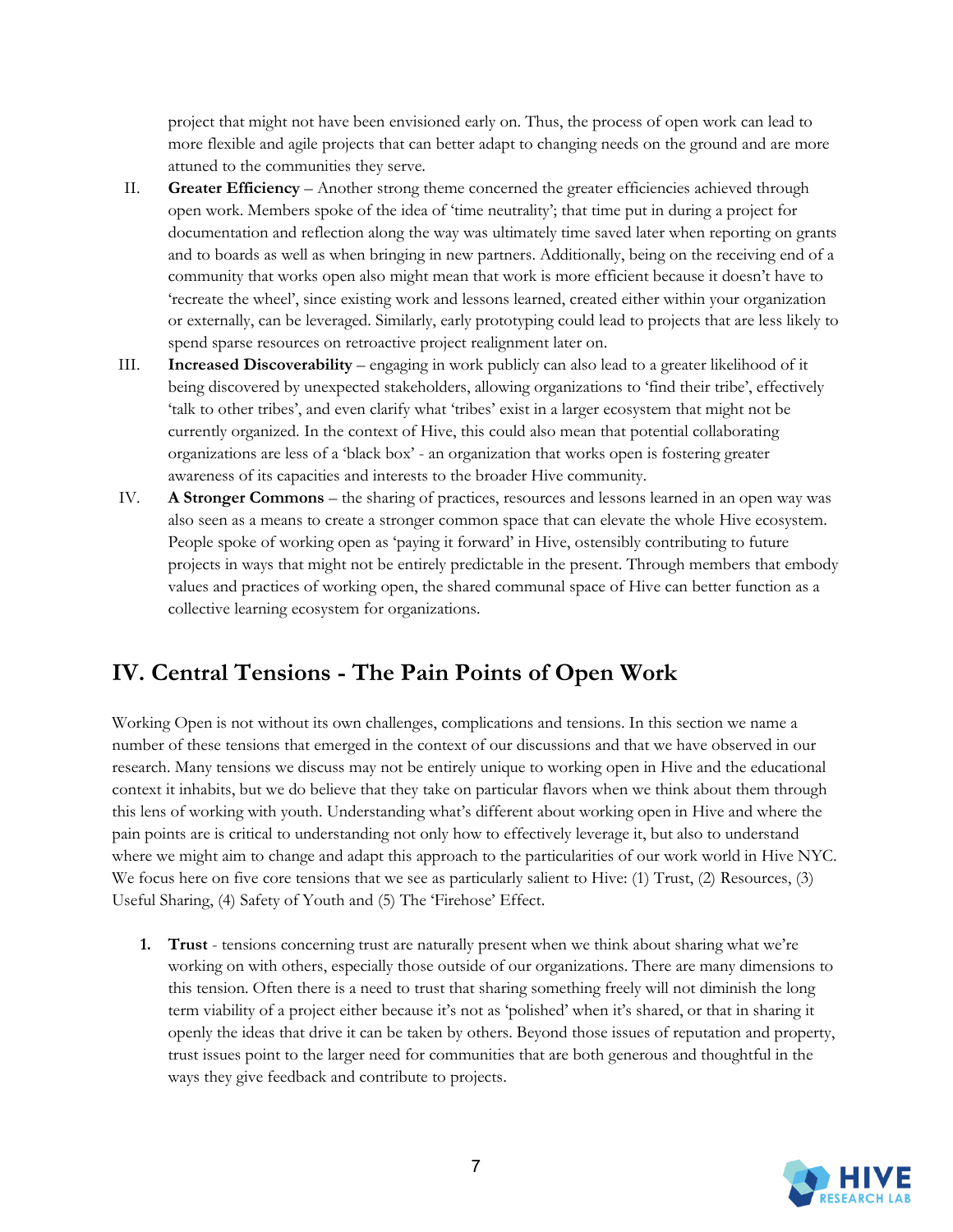- **2. Resources** often organizations want to share their work with others and make it more public, but the resources they need to so might not be at hand. For many organizations, limited staff time means that engaging in working open practices can be at the bottom of a long list of things they're juggling. There's also an important point that the skills needed to develop and implement projects are actually different from those needed to share. This raises a critical distinction difference between working open in an educational context and working open in open source communities. In the context of open source software, the content of the work done is code and so is easily shareable through copying and pasting. In the educational world, the 'work' is most often in interactions embedded in programs and face-to-face projects, which then take additional labor to represent for broader publics.
- **3. Useful Sharing** Another tension linked to the fact that education 'is not code' is that in the process of creating representations and write-ups of work there's often a tendency to simply create narrations of what happened, and engage in performance rather than think critically about what lessons were learned that will be useful to others. There are of course contexts where giving a powerful narrative of a project is appropriate, but in education work these narratives can often be simultaneously too abstract to allow others to try something out on their own and too context specific for people to see broader principles and takeaways that might have been discovered.
- **4. Safety of Youth** many organizations within Hive actively involve young people in the development of projects, and in our research we heard concerns around issues of safety that come up when attempting to work in the open when youth are involved. In particular, diverse youth served by Hive organizations most often do not come from privileged positions and so the ways that they are represented, what they share and with whom all have bearing on how they get positioned within communities and power structures. Sharing something in 'beta' with a wide audience has different implications for under-served youth than it does for more privileged professionals.
- **5. The 'Firehose' Effect** A final tension that arose in our discussions related to how information ecologies can become over-saturated and hard to navigate when many organizations work open, and that this might make it hard to separate the 'signal from the noise' and figure out how to draw from someone else's work or how to get involved with it. In some ways this might be viewed as somewhat of a 'tragedy of the commons' issue, but also can be looked at through the lens of information infrastructure to imagine what kinds of interventions could help create a 'commons' where knowledge and projects that organizations produce are more ordered, navigable and discoverable.

These tensions are of course ones that can dealt with proactively once we acknowledge them, and become the basis of new strategies that can support a more robust network. As greater community linkages develop, trust can increase. As more organizations start to work openly with supports from others, their own capacities in this area develop. Each of these challenges are real, but they are also surmountable.

# **V. Conclusion - Hive NYC as a Collective Experiment in Open Work Culture**

One of the advantages of Hive is that it provides a natural space and community where organizations and individuals can work in the open. Perhaps the most important asset Hive members have in this regard is one another - there is a great range of talent and specialization within the community, a strong sense of trust between many organizations, and a general norm and understanding that experimentation and failure is part of what the network does. Additionally, the network provides a set of existing and malleable contexts in

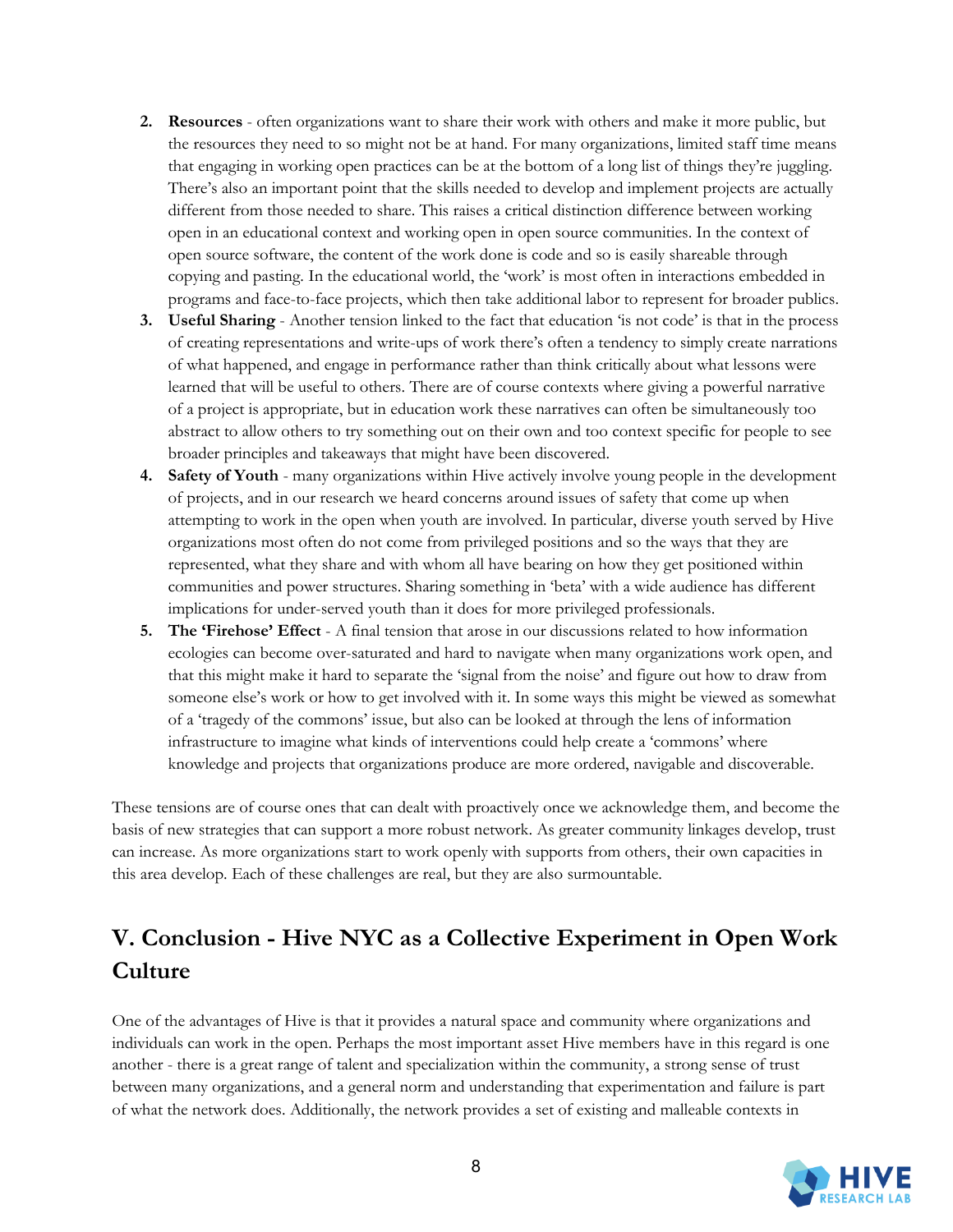which open work can occur, from online spaces like the Hive NYC minigroup, Discourse, Portfolio and Blog to offline spaces like meet-ups, pop-ups and more formal collaborations. These two assets - a strong community and a range of infrastructure that can act as connective tissue - create a firm ground on which organizations can develop and share their work in an open way.

Hive NYC is itself an experiment how a new kind of educational ecosystem and community of organizations might be built. As a collective, it might draw on innovation practices, like working open, that originate in other sectors, but think through what these mean in the context of doing educational work, contending and co-existing with existing organizational norms and routines and changing in ways that are suited to the problems we face. Together, what we produce in this process is a collective space of learning and building that can benefit youth.

# **VI. Resources on Working Open**

- How to Work Open (Matt Thompson): [http://openmatt.org/2011/04/06/how-to](http://openmatt.org/2011/04/06/how-to-work-open/)[work-open/](http://openmatt.org/2011/04/06/how-to-work-open/)
- 7 Recommendations for Working Open (Matt Thompson): <http://openmatt.org/2013/10/10/7-recommendations/>
- On Working Open in a Closed World (Jennie Rose Halperin): <http://jennierosehalperin.me/working-open/>
- Why I Love Working Openly (Eugene Eric Kim): <http://eekim.com/blog/2011/05/why-i-love-working-openly/>
- Radio Rookies DIY Toolkit:<http://www.wnyc.org/story/diy-radio-rookies-toolkit/>
- Barry Joseph's Blog at the Museum of Natural History: [mooshme.org](http://www.mooshme.org/)
- Jess Klein's blogging on the Hackasaurus project: <http://jessicaklein.blogspot.com/search/label/hackasaurus>
- Mozilla Teach the Web lesson on the Open Web: <http://hivenyc.org/teachtheweb/week-3-the-open-web/>
- The Peer 2 Peer U School of Open: [http://schoolofopen.p2pu.org](http://schoolofopen.p2pu.org/)